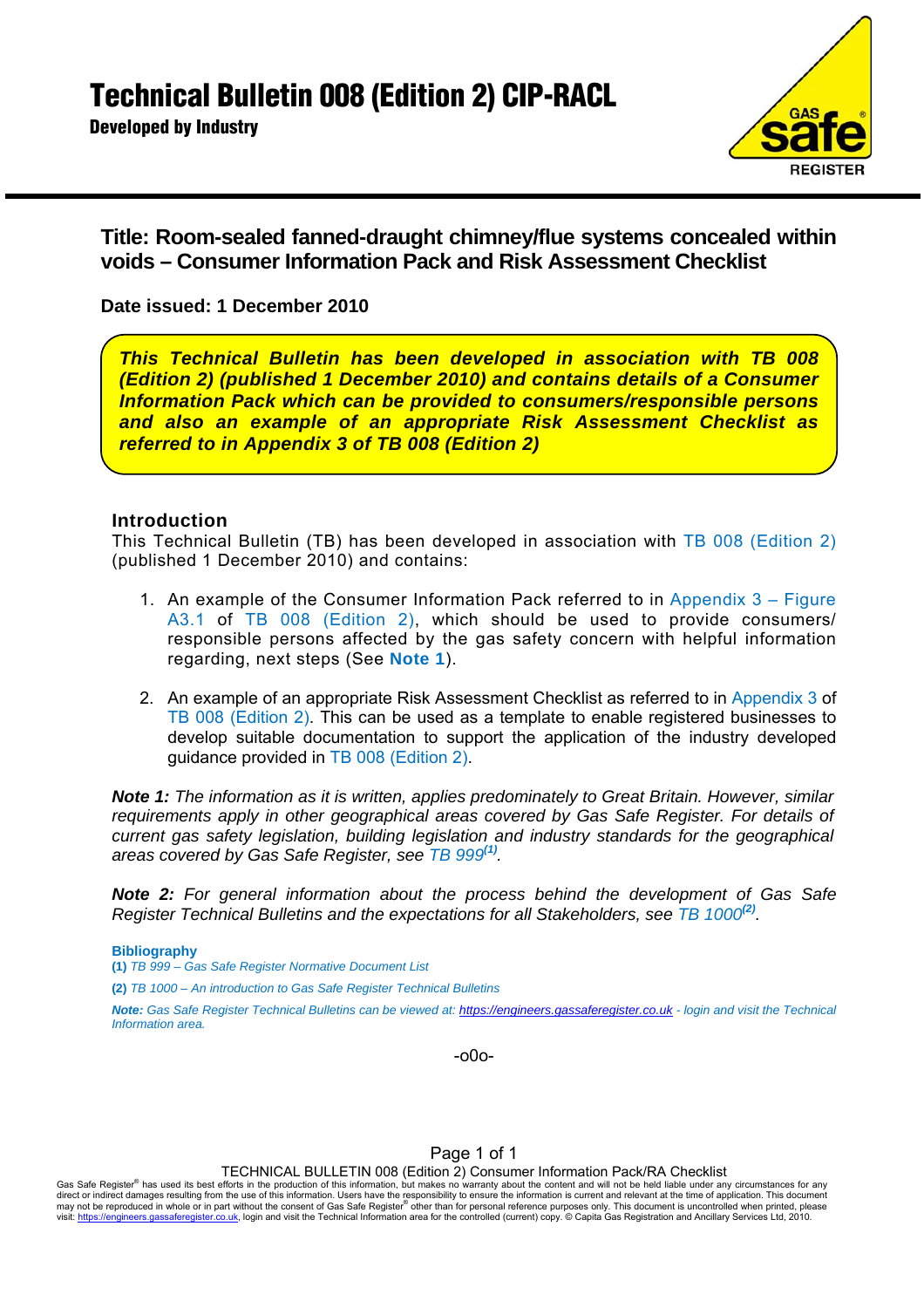

# **IMPORTANT SAFETY NOTICE – THIS IS NOT A CIRCULAR**

**Some of the properties in your development have been built with boiler flues which cannot be inspected because they are hidden behind walls or ceilings. If you live in one of these homes, this document tells you what you need to do next.** 

Gas engineers need to be able to see the flue − which take fumes away from the boiler − as part of essential safety checks. A flue in poor condition, combined with a boiler that is not working properly, could put you and your family in danger from carbon monoxide (CO) poisoning, which can cause death or serious injury.

If your boiler is situated on an outside wall, it's unlikely you have this type of flue. Alternatively, if the engineer can see the entire flue, you will not need to take any further action in relation to this letter.

If you do have a boiler where all, or part of, the flue cannot be seen, you, or your landlord, will need to arrange for inspection hatches to be fitted. **This does not mean, however, that your flue system is suddenly unsafe**. As long as the boiler passes a series of safety checks − including having audible CO alarms fitted − it can be used normally for the time being.

CO alarms are not an alternative to being able to see the flue and you will still need to have inspection hatches fitted. You have until **31 December 2012** for this work to be completed. It is recommended, however, that inspection hatches are fitted as soon as you are able to do so. From **1 January 2013**, any registered gas engineer will turn the boiler off and formally advise you not to use it until inspection hatches have been fitted in appropriate places.

Although most of the affected boilers and flue systems are relatively new (installed since 2000), the risk of faults leading to the release of CO increases as the system gets older, especially if it is not serviced regularly.

# **You need to take action now.**

If your property is less than two years old, contact your builder. If your property is between two and ten years old, contact your home warranty provider, as you may be covered by them if there are defects in the flue. However, the warranty providers listed overleaf have advised that cover is not provided for installing inspection hatches in homes over two years old. If your property is 10 years or older you should contact a Gas Safe registered engineer.

If you are a tenant, it is the responsibility of your landlord to ensure that inspection hatches are installed and that the boiler and flue are checked every year. You should pass a copy of this document on to your landlord.

If you have any questions that are not answered on the attached **Frequently Asked Questions** document, please visit: http://www.gassaferegister.co.uk/fluesinvoids*.* 

To find a Gas Safe registered engineer in your area please visit: http://www.gassaferegister.co.uk or, alternatively, ring 0800 408 5500.





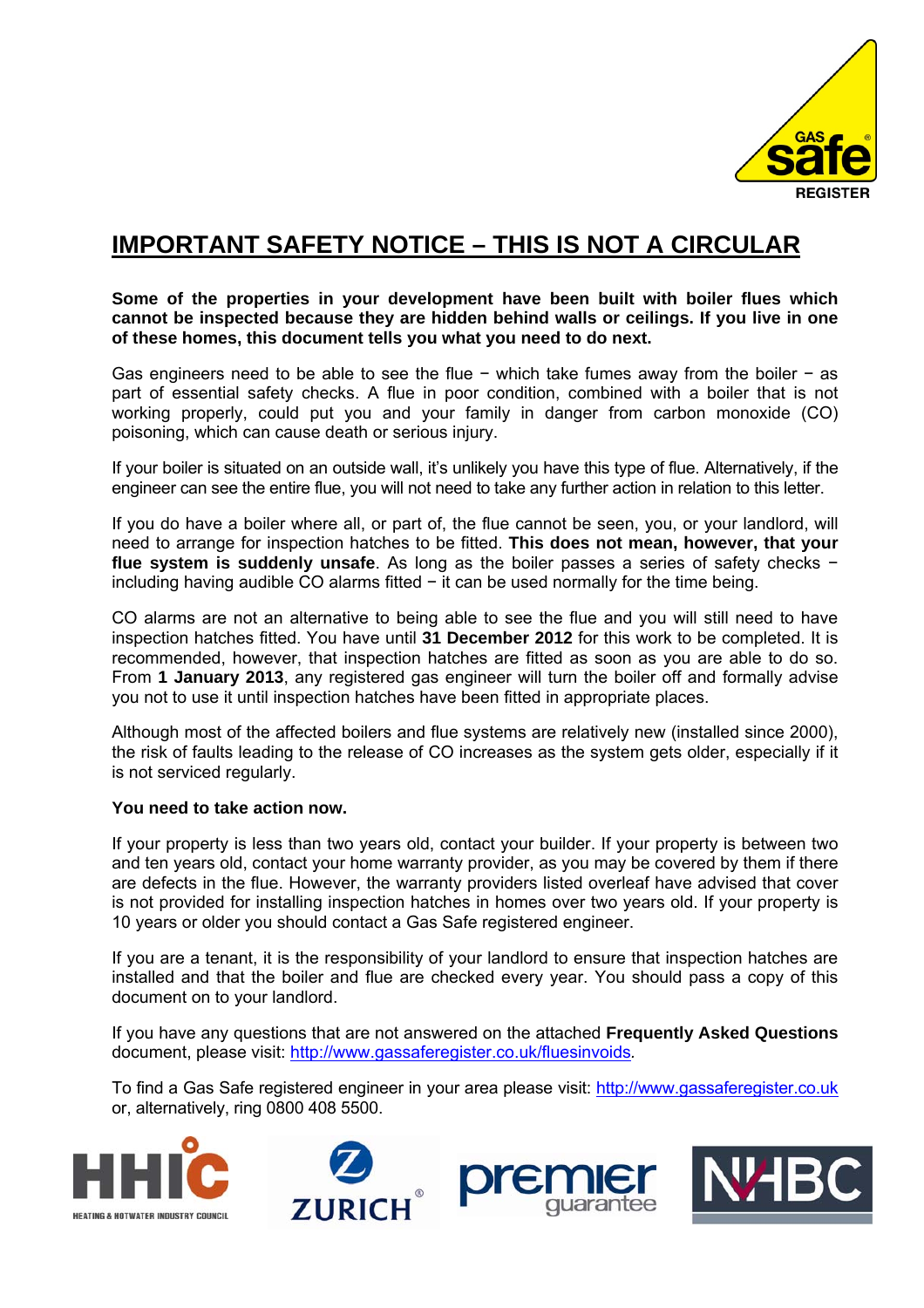| List of main home warranty providers   | <b>Contact details</b>                                                                                          |
|----------------------------------------|-----------------------------------------------------------------------------------------------------------------|
| NHBC (National House-Building Council) | <b>■ 0844 633 1000 (Ask for Claims)</b><br>www.nhbc.co.uk<br><b>E</b> claimscc@nhbc.co.uk                       |
| <b>Premier Guarantee</b>               | ☎ 08444 120 888<br>Intertional http://www.premierguarantee.co.uk/home.aspx<br>local info@premierguarantee.co.uk |
| <b>Zurich Building Guarantee</b>       | ☎ 01252 387 535<br>http://www.zurich.co.uk/buildingquarantee<br><b>E</b> zmpropertyclaims@uk.zurich.com         |

*This Safety Notice has been developed by the Flues in Voids cross-industry team. It is made up of representatives of Gas Safe Register, house builders, home warranty providers, gas engineers, appliance manufacturers (including HHIC) and others, assisted by the Health and Safety Executive (HSE), to provide clear communication to industry and consumers around the issue of flues in voids.*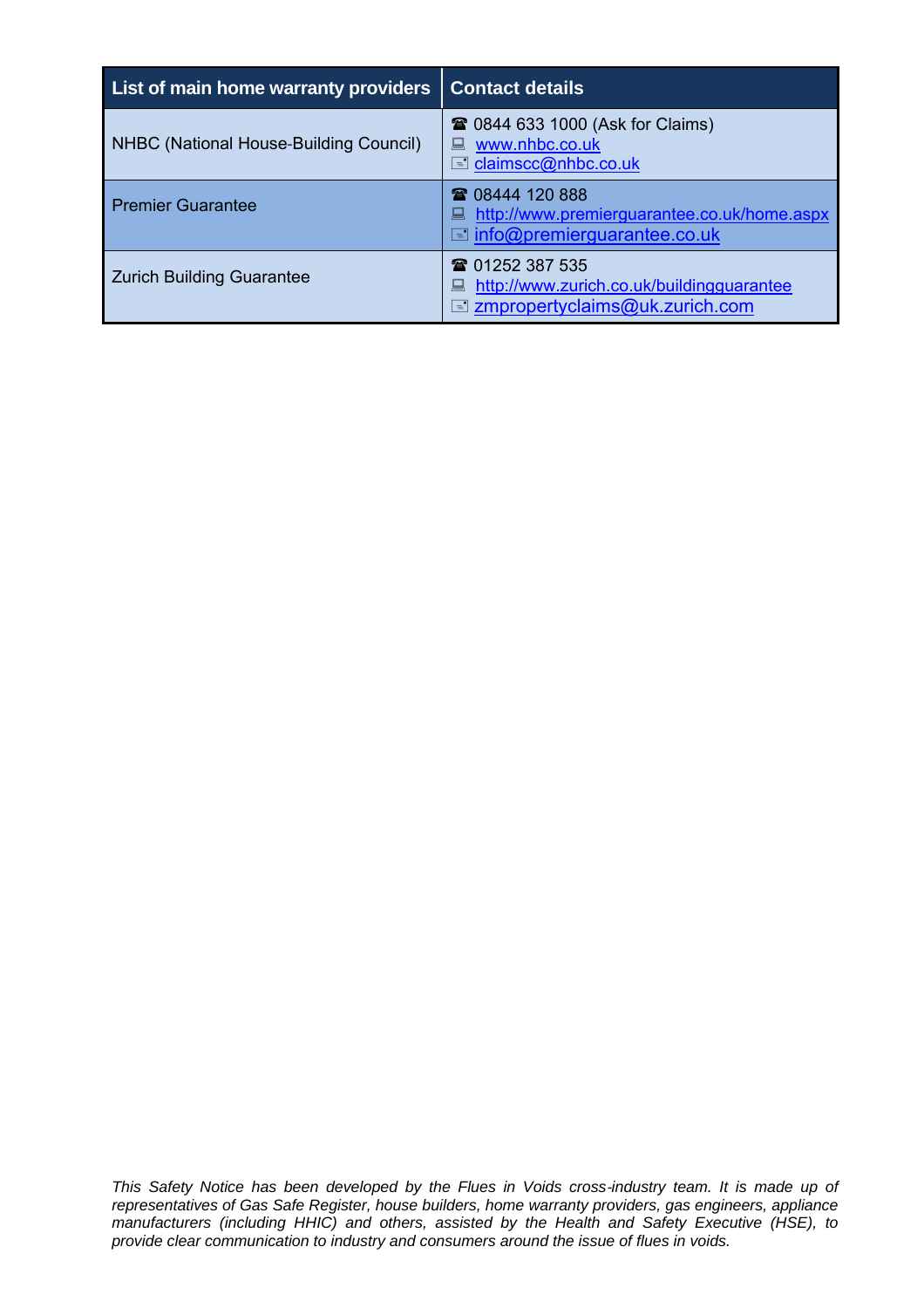# **Frequently Asked Questions**

# **Why is carbon monoxide (CO) dangerous?**

CO is a colourless, odourless, tasteless, poisonous gas produced by incomplete burning of carbon‐based fuels, including gas. It is only when the gas does not burn properly that dangerous levels of CO are produced. CO stops the blood from bringing oxygen to cells, tissues, and organs and can kill quickly. Around 20 people in Great Britain die each year from CO poisoning caused by faulty gas appliances and flues.

CO poisoning can easily be confused with food poisoning, viral infections, flu or tiredness. Symptoms to look out for include headaches, breathlessness, nausea, dizziness, collapse, loss of consciousness, tiredness, drowsiness, vomiting, pains in the chest, stomach pains, erratic behaviour or visual problems.

# **What should I do if I think I am suffering from CO poisoning?**

If you have immediate safety concerns, or think you are suffering the **symptoms of CO poisoning**, turn off the appliance immediately and contact the **National Gas Emergency Service on 0800 111 999.** 

**If you or your family experience any of the above symptoms and you believe CO may be involved, you should seek urgent medical advice from either your GP or an accident and emergency department.** 

# **If there is an immediate safety issue, why have I got two years to fit inspection hatches?**

Getting the work completed may take time, especially if you are contacting your builder or home warranty provider, or you may be waiting for your next scheduled boiler service. By getting your boiler serviced by a Gas Safe registered engineer and fitting audible CO alarm(s), to BS EN 50291:2001, you are helping to manage any risk until the inspection hatches have been installed.

# **If I am safe to use my boiler for the next two years with CO alarms and boiler checks why must I have inspection hatches installed at all?**

Gas engineers are required by law to be able to see the flue to inspect it. Unless inspection hatches are fitted, they cannot confirm that your flue is safe and will have to turn the boiler off. Having your boiler serviced and the fitting of CO alarms are only being allowed as a short‐term measure to help you manage the risk until inspection hatches have been installed. They are not an alternative to having access to the flue.

#### **How much will inspection hatches cost me?**

It will vary from property to property. Inspection hatches should be at least 300mm x 300mm and wherever possible, be positioned within 1.5m of any joint in the flue system. Therefore, some properties will only need one while others may need more.

Basic inspection hatches must comply with the Building Regulations and are likely to cost from £75, though you may choose to fit more expensive ones for cosmetic reasons. Costs for the fitting of the inspection hatches will be extra.

#### **Why didn't my gas engineer raise this issue when they visited last time?**

If your flue could not be inspected, your gas engineer should have informed you that your system was 'Not to Current Standards', unless there was evidence of an additional safety issue that would have required your boiler system to be declared 'At Risk' or 'Immediately Dangerous'.

Technical instructions to gas engineers have changed following a number of cases where, once inspection hatches had been installed, faults were found in flue systems. There have also been several cases where CO from a faulty boiler has been found to be entering properties from faulty flues that are concealed within voids.

In light of this evidence, industry organisations have now decided it is right for gas engineers to classify installations with concealed flues as 'At Risk' for the safety of the occupants.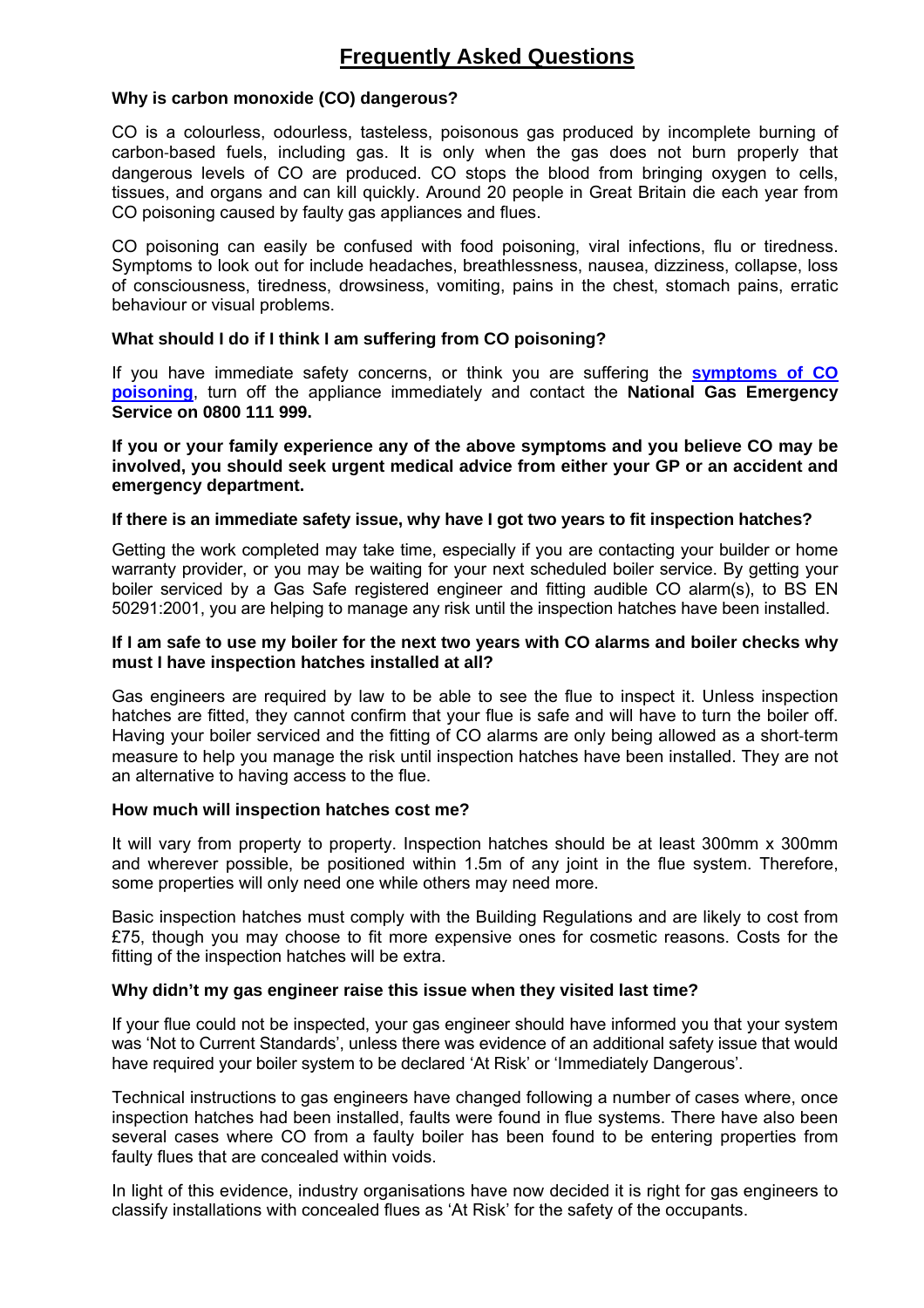# **What does 'At Risk' mean? Can I still use my boiler?**

If your system is 'At Risk' it could become dangerous in the future. Having inspection hatches installed will mean your system is no longer classified 'At Risk' (as long as there are no additional safety issues found with the boiler or flue system).

If your flue cannot be inspected, you can continue to use your boiler as normal until **31 December 2012**, as long as it has undergone an appropriate safety check by a Gas Safe registered engineer and audible CO alarms (meeting BS EN 50291:2001) have been fitted.

If you do not meet this deadline, your gas engineer will have to turn the boiler off.

# **Why was my property built without inspection hatches in the first place?**

Advances in technology allowed boilers to be put in a greater variety of positions, not just on an outside wall, suiting the development of flats and apartments where space was at a premium. This resulted in some boilers being installed, but in a way that the flue cannot be inspected to make sure it is correctly fitted and safe.

# **I think I have a home warranty but don't know who it is with**

When you purchased the property your solicitor should have told you who was providing the home warranty. It is possible that you have correspondence from the warranty provider. The main warranty providers in the UK are NHBC and Premier Guarantee. Depending on the age of the property Zurich Building Guarantee may have provided the warranty. The contact details for these are listed in the associated Safety Notice.

# **My home warranty has expired. What does that mean for me?**

If your home warranty has expired, you or your landlord will have to meet the cost of the inspection hatches and any defects to the boiler or its flue. If you receive benefits you may be entitled to financial assistance. Further details can be found on the Health and Safety Executive website at: www.hse.gov.uk/gas/domestic/financialaid.htm.

It may still be worth contacting your home builder who may be willing to assist in some way, or be able to recommend reputable building services companies to carry out the work.

#### **Where do I get CO alarms and what will they cost me?**

CO alarms installed by one of the main energy companies should cost between £20 and £30. Costs from independent gas engineers will vary.

Alternatively, you can purchase long life battery CO alarms (to BS EN 50291:2001) from most DIY stores, supermarkets and high street stores from around £20 each. If you are installing them yourself always follow the manufacturer's instructions on where to fit them.

CO alarms can continue to be used once inspection hatches have been installed and are recommended as an additional precaution.

# **Who do I approach to install inspection hatches?**

A competent builder or building services company should be able to fit the inspection hatches. The builder will need to speak to a registered gas engineer on how many inspection hatches are needed and where they should be located.

If you do not know a builder, the government supported 'Trustmark' scheme should be able to provide advice on how to find a reputable building company to carry out the work. Go to: http://www.trustmark.org.uk or phone: 01344 630 804 for further details.

#### **What if I don't have inspection hatches fitted?**

From **1 January 2013** you will not be able to have any work, including servicing, carried out on your boiler, as the gas engineer will be breaking the law.